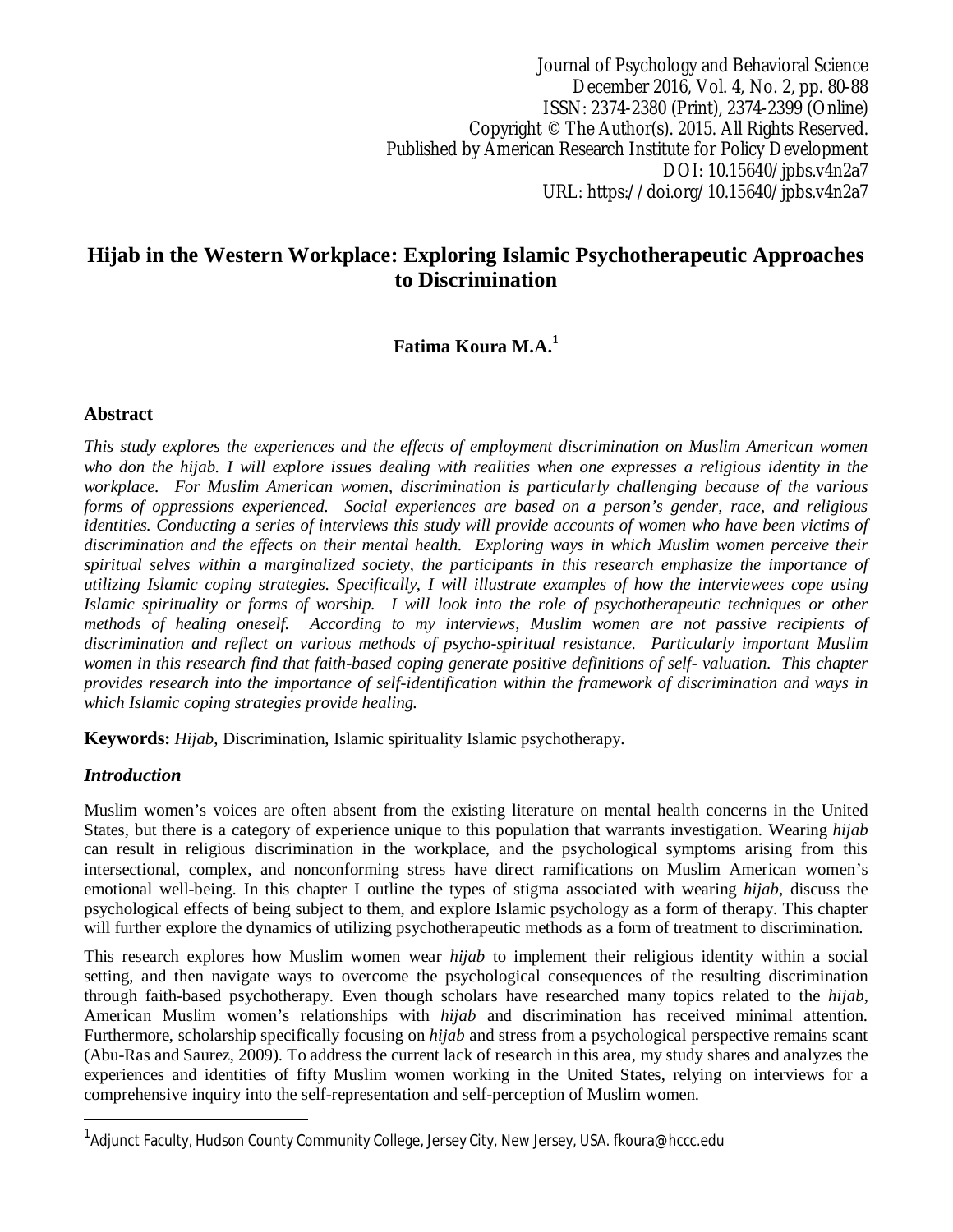In-person interviews were conducted with Muslim women whose ages range from 18 to 60 and whose occupations vary from professional careers to clerking in retail stores. The study participants were asked questions focusing on workplace interactions about the significance of *hijab*, types of misconceptions related to *hijab*, and their coping mechanisms when confronted with discrimination. In order to solidify our understanding of these issues, this research also incorporates a quantitative study based on the experiences and coping methods utilized by participants. The analysis uses pseudonyms and does not expose personal details such as job locations.

## *Self-Perception*

According to a survey conducted by Pew Research Center (2013), 59% of Muslim women in the USA claim they wear *hijab* at least some of the time. Droogsma's (2007, 303) explanation about the role *hijab* has in the lives of Muslim women suggests that the "visible Muslim identity brings difficulties with it as well. While the women appreciate being recognized as Muslim women, people too often associate negative and erroneous attributes with this identity and treat the women according to stereotype." According to this study, participants reflected Islam is an integral part of their lives and they feel that *hijab* fulfills a component of their religious identity. Nevertheless, under the constant stress caused by Islam phobia, many of the women struggle to maintain a positive selfperception.

Wearing *hijab* occasionally operates as a public test of women's faith values. Participants were fully aware of how they were perceived in society, which studies suggest can have detrimental effects on self-identification (Kunst et al., 2013). The participants in this study explained that being identifiably Muslim because of their *hijab* made them feel more vulnerable to prejudice, and that they frequently experienced fear of being targets of hate crimes, stigmatization, and loss of social opportunities. Yasmeen, a computer programmer, expressed the emotional strength required to be visibly Muslim iterated by most women in my study: "I feel that when you are ready you should wear it [*hijab*]. You are ready to take peoples' sarcasm, opinions of you; you can actually handle yourself at the time. They have all these things to say that can actually break you or make you feel invisible."

During my research, many of the interviewees reflected on their experiences post-September 11, 2001. Although Islam phobia has deep historical bearing in the United States, many of the participants recounted stories of feeling generally socially accepted prior to 9/11 (Barkdull, Khaja, et Al., (2011). A significant number of women recalled the attacks of 9/11 as having an impact on their identity as Muslims. According to Pew Research Center, 53% of Muslims express that it is more difficult to identify as a Muslim in the United States since the attacks on September 11, 2001. Furthermore, a study conducted by Abu-Ras and Suarez (2009) on PTSD in Muslim men and women post-9/11 showed more women reporting being affected negatively than men. Abu-Ras and Suarez (2009) also reveal in their study that women reported higher frequency than men concerning difficulty falling or staying asleep, feelings of sadness or being tearful, feelings of anxiety, and use of drugs. With the exclusion of drug use, the women in my study also expressed similar symptoms of sadness or anxiety related to life post-9/11.

Significantly, Abu-Ras and Saurez (2009) indicate that female participants were three times more reluctant than males to leave their home. Particularly, in my study women indicated that the workplace was a central location where stress related symptoms occurred. Participants whose jobs require them to be in contact with others reported feeling that their appearance is constantly judged; harassment and sensing others as uncomfortable with *hijab* have thus caused some of the women to reconsider how they dress. For instance, Najla, a teacher, proclaims to have felt content when she was able to express her unique identity through her clothes. After the 9/11 attacks, however, she was ostracized in public and thus changed her style of *hijab* to appear less overtly Muslim. Najla claims that changing her *hijab* affected her emotionally, but she persisted, fearing to re-experience traumatic events. Many other participants also similarly modify their *hijab* style in order to ease a lot of their own anxiety (Table 1).Furthermore, as Ghumman and L. Jackson (2010) assert, "Because Hijabis are stigmatized in the workplace, it is reasonable to assume that their self-perceptions are similarly influenced." Regarding the participants for the research I conducted, the following table illustrates the forms of head covering observed post 9/11.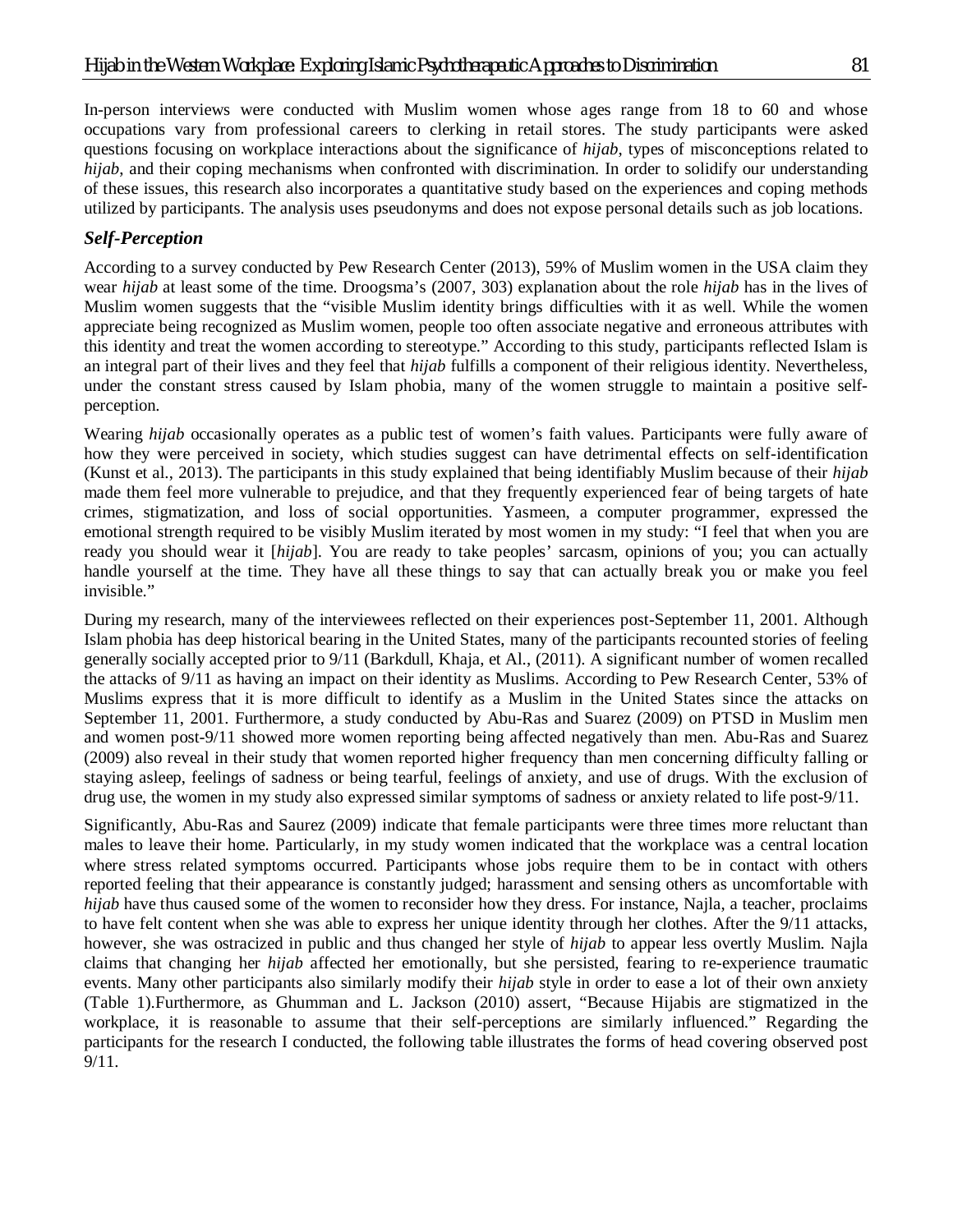| Table 1                                                          |         |
|------------------------------------------------------------------|---------|
| Forms of Head covering                                           | N(% )   |
| Headscarf                                                        | 36 (72) |
| Less recognizable form of <i>hijab</i> (ex. hats, bandana, etc.) | 8 (16)  |
| Discontinued wearing hijab                                       | 6(12)   |

While many of the participants attested that their religious appearance should not be a problem in the workplace, they quickly acknowledged that misconceptions of Islam influenced others' perceptions of them. Ghumman and Jackson's (2010) study suggests that "individuals whose stigma is visible (i.e., Hijabis) experience more discrimination than individuals with concealable stigma." Ghumman specifically indicates that the workplace is a domain where women suffer from discrimination because of their religious attire. Trying to represent themselves professionally while being plagued by bias stemming from misrepresentations of Islam led most participants to constantly self-evaluate not only their dress, but also their behavior. The women explained that they had to maintain an overly confident personality out of fear that they might emphasize stereotypes.

#### *Implications of Discrimination in the Workplace*

Since most of the interviewees are identifiably Muslim because of their *hijab*, they were more vulnerable to prejudice. Regarding public interactions, some of the participants found themselves in distressing situations. The women explained that they frequently experienced fear of being targets of hate crimes, stigmatization, and loss of social opportunities. The Equal Employment Opportunity Commission (2003) reports a 153% increase in work place discrimination against Muslims after the September 11 attacks. Women have experienced many threats, varying from public harassment to being rejected from job positions. These forms of discriminatory practices have had severe implications on Muslim women's mental health. Jasperse et al. (2012) reveal that "women who have a strong psychological sense of Muslim identity experience a heightened reaction to threat, which elicits significantly more distress in response to religious discrimination." Furthermore, while religion remained just part of their identity after the September 11 attacks, *hijab* became the main identifier of their "Muslimness," (further) alienating the women within the workplace.

*Hijab*-wearing Muslim women experience discrimination within the workplace based on their appearance (Pluralism Project, 2004). An article published by the American Civil Rights Union uncovers that 69% of surveyed women who wear *hijab* indicated they had felt discriminated against, compared to 29% of women who do not wear *hijab* (ACLU, 2015). Other studies consider the relationship between discrimination cases and symptoms of depression (Brown-Iannuzzi, et. Al, 2014), and research on marginalized groups "suggests that the experience of racism and/or discrimination can be a source of acute and chronic stress that may result in negative physical and mental health outcomes such as increased blood pressure, anxiety, depression, and symptoms of PTSD" (Abu-Ras and Saurez, 2009; Williams, Neighbors, & Jackson, 2003; Williams &William- Morris, 2000). Research also indicates women are at greater risk for PTSD (Gross and Graham- Bermann, 2006; Olff, Langeland, Drajjer, & Gerson, 2007; Tolin & Foa, 2006), a notable fact since there is credible evidence that Islam phobia has caused psychological distress in Muslim women. As Jamiliah, a school bus driver, exclaimed," Sometimes I feel embarrassed because its hard. It's challenging to wear *hijab*. Sometimes I am sad no matter how much of a good person I am people are going to look at me in a negative light." Several participants shared similar sentiments of persistent stress or negative mood related to religious identity.

Furthermore, according to my research the participants suffered from anxiety connected to *hijab*-related discriminatory experiences. My findings indicate 42% of the women exhibited anxiety related to wearing *hijab* and reported an increase in self-awareness in public spaces. Several participants even reported that recurrent biased treatment made them reevaluate their outward religious identity. Sara, a teacher, explained to me that she does attend therapy and during the interview emotionally recounted her experience. Tearfully, Sara stated, "I cannot stand that I have to prove myself over and over. I was applying to different schools. Every time I have to prove myself. Why cannot they perceive me as a normal person?" Other participants shared similar sentiments, expressing that they felt under scrutiny and were constantly self-conscious of their actions.

To further understand how discrimination manifests socially, we must look at the intersectional oppressions Muslim women confront. Women experience discrimination based on different elements such as religion, and/or gender, race, class, and other variables (Collins, 1990).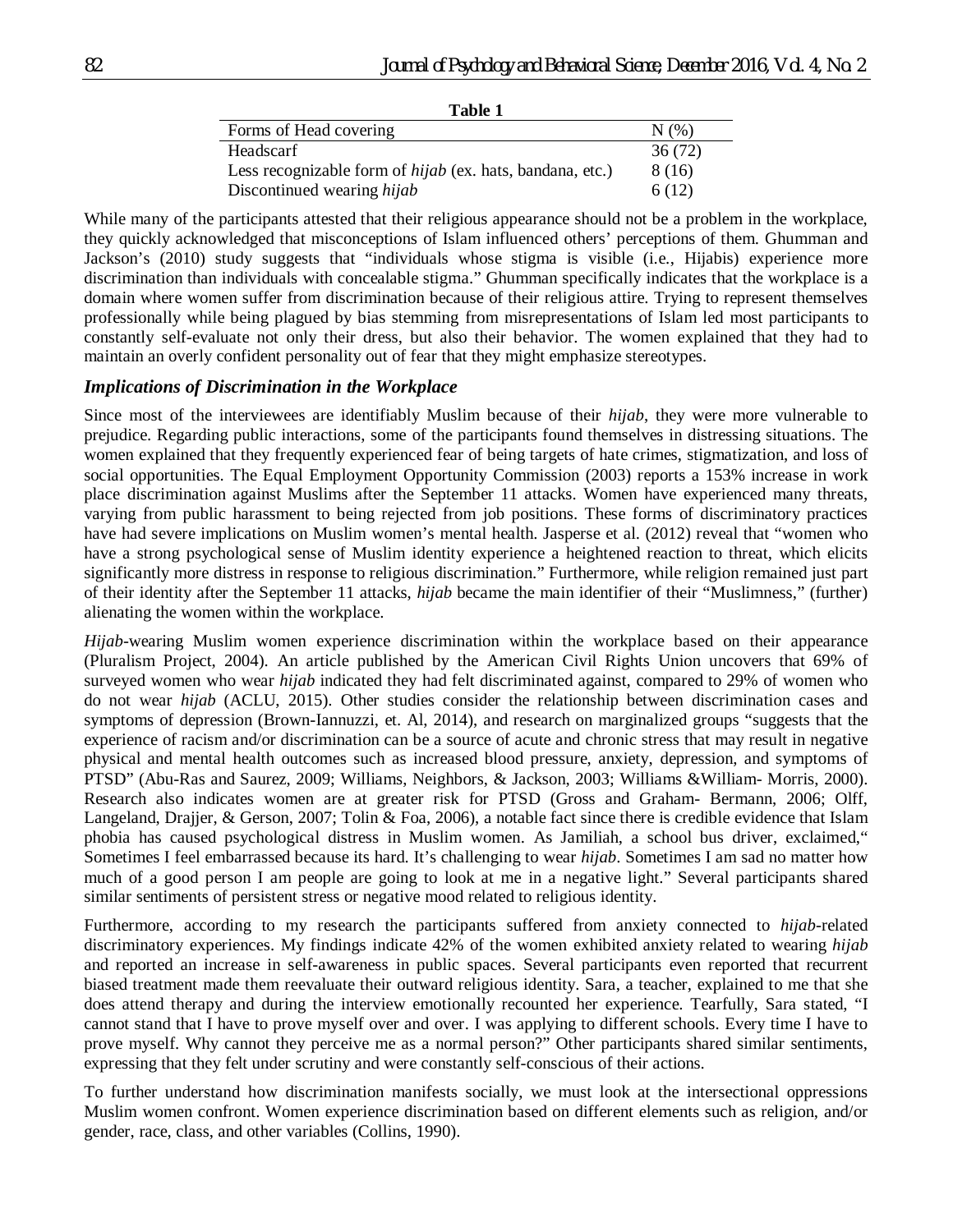For instance, Ayesha, an auditor, explained that people say certain things to her that make her wonder if her identity of "*hijab* or Muslim or brown, for that matter, is affecting them or their impression of me." The ambiguous nature of this discrimination causes increased anxiety, and the brain reacts to anxiety-related pressure—such as subtle forms of biased treatment—with more negative effects (Salvatore and Shelton, 2007).

Focusing specifically on the workplace and the function of racism, psychologists reveal that overt racism is obvious and expected and does not need much cognitive reasoning (Salvatore and Shelton, 2007). However, when individuals are confronted with ambiguous forms of racism, they must exert more cognitive effort to process it (Salvatore and Shelton, 2007). Salvatore and Shelton's study is consistent with what many of the participants implied about their common stress associated with their visual identity as Muslim women. Direct and subtle forms of harassment related to wearing *hijab* left women feeling isolated and worn down. For instance, Hala, a teacher, expressed feeling unacknowledged when parents avoid speaking to her at parent/teacher conferences and mostly communicated with her assistant. In the workplace, where making and maintaining relationships are essential when establishing a professional career, striving to be included takes toll on women's mental well-being. The responses by the participants regarding the types of discrimination are summarized in Table 2.

| ı<br>m<br>н |  |
|-------------|--|
|-------------|--|

| <b>Experience of Discriminatory Acts</b> | N(% )   |
|------------------------------------------|---------|
| Overt discrimination (at work)           | 10(20)  |
| Verbal harassment                        | 38 (76) |
| Ambiguous discrimination                 | 41 (82) |

Concerning a victim's mental health, the nature of discrimination can possess short- or long-term consequences. A study conducted on Muslim patients in the US and UK reports that "workplace discrimination and 'chronic daily hassles,' including insults, can increase risk of common mental disorders" (Laird, Amer, & Barnes, 2009). This finding is consistent with many of the participants' reflections on dealing with overt types of discrimination. Researchers studying the effects of discrimination on a person's self-esteem have linked the perception of discrimination with poor self-reflection and health (Pascoe and Smart, 2009). Research by Rippy and Newman (2006) suggests that Muslim Americans exhibit high rates of paranoia and anxiety associated with religious discrimination. Indeed, factors such as the interview processes, job sustenance, and developing good relationships at work alongside displaying an Islamic identity can be highly stressful.

| Table 3                           |        |
|-----------------------------------|--------|
| <b>Psychological Consequences</b> | N(%    |
| Sadness                           | 15(30) |
| Stress/anxiety                    | 21(42) |
| Self-awareness                    | 21(42) |

#### *Implications of Islamic Spirituality*

Most participants in this research indicated that their challenges with wearing *hijab* pose a unique concern and they did not seek mental health professionals. Furthermore, the participants did not seek spiritual leaders or imams with whom to discuss their mental health issues related to workplace discrimination. From an Islamic perspective, however, it is a requirement that a believing Muslim seek treatment when afflicted with a sickness because "health is considered a gift from God" (Sabry and Vohra, 2013). Accordingly, participants in this study reported finding healing in personally directed, faith-based therapy. The relationship between religion and mental health has been extensively studied (Lowenthal et. al., 2001). Research indicates that religious and spiritual beliefs contribute to a more positive psychological well-being (Urry and Poey, 2008). Religious coping theory puts emphasis on the "sacred as a significant human motivation, value, and concern" (Abu-Raiya, Pargament, & Mahoney, 2011), and Islamic spirituality points an individual's relationship with God towards formulating selfworth, sense of meaning, and connectedness with others and nature (Nasr, 1997).

Furthermore, Sabry and Vohra (2013) explain that "Islam provides Muslims with a code of behavior, ethics, and social values, which helps them in tolerating and developing adaptive coping strategies to deal with stressful life events." Bonab et. al. (2013) reveals that "religious rituals are integral to Islamic spirituality as they provide a means to demonstrate and maintain relationship with Allah. Further, they are an outward expression of the believer's desire to maintain closeness to Allah, especially during times of psycho-spiritual or physical threat."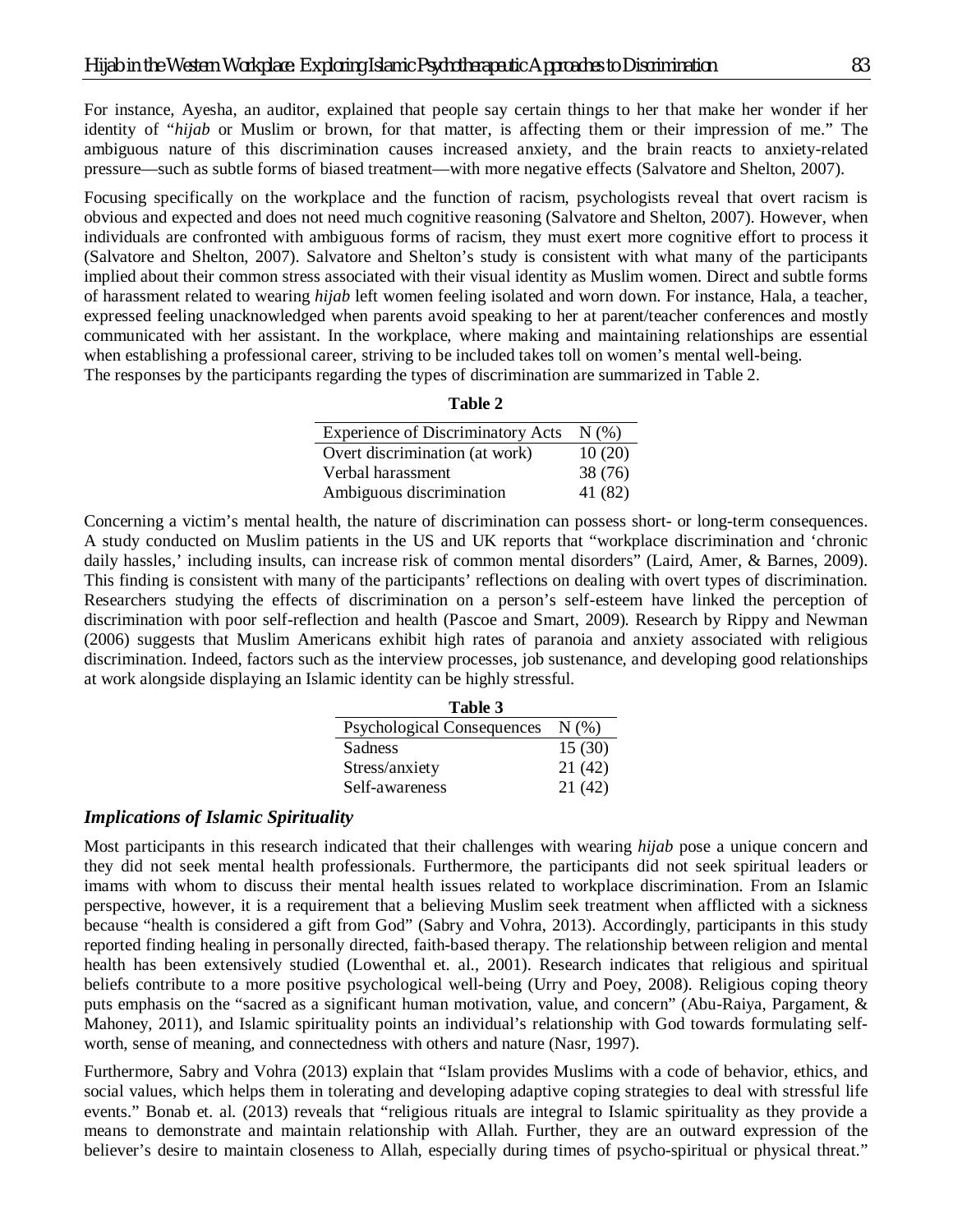Every participant's discriminatory experience varied from minor to severe, but their universal coping methods focused on seeking Allah for constant resilience. The participants in this research particularly mentioned their Islamic religious practices as part of their spiritual routine that also served as a form of management of mental health issues. Coping methods used by participants in this research are classic examples of Folkman's (1984) description of them as "cognitive and behavioral efforts to master, reduce, or tolerate the internal and/or external demands that are created by the stressful transaction," with an Islamic twist. Among this study's participants, women practiced *tawakkul*, relied on prayer, believed in the power of supplications, and used the Qur'an as forms of healing. For example, as Layla explained her anxiety around co-workers who previously made clear their aversion for representations of Islam, she outlined how she acquired motivation by reflecting on the Qur'an. She specifically directed me to the verse*,* "so do not weaken and do not grieve, and you will be superior if you are believers" (3:139). Reflecting on this verse helped Layla overcome her insecurities and caused her to discover a spiritually elevating element related to her struggle.

Meditating on God's plan is a key aspect of Islamic spirituality. Fundamentally, the term 'Muslim' translates as "one who submits to the will of Allah" (Lumumba, 2003). Most participants described their trust in Allah that helped them move past discrimination with the Arabic term *tawakkul.* The Islamic significance of *tawakkul*is found in narrations by the Prophet Muhammad encouraging believers to place their trust in Allah, as well as in the Qur'an (8:2, 33:3). Psychologically speaking, Bonab and Koohsar (2011) suggest that *tawakkul* possesses cognitive, emotional, behavioral, and relational factors, defining these components as the *cognitive* conception, [in which] individuals perceive God as the first order cause of everyday events….In the *emotional* level, individuals attain readiness and inclination to put their trust in God, and find Him sufficient to take care of them. Its *behavioral component* which is easily observable means carrying out individuals' plan through permissible and lawful means of action. In a *relational* level seeking God's proximity and believing in His availability and support are considered crucial.

These fundamental components contribute to an individual's relationship with God while also providing inner strength when handling daily tribulations. When confronted with challenging experiences related to wearing *hijab*, participants found that their reliance on God served as a fundamental feature of their spirituality. When asked about the concept of *tawakkul*, or trusting in God,the participants indicated that identifying as Muslim is not easy and that hardships that arise are part of God's plans and tests. According to Bonab and Kooshar (2011), *tawakkul* can be recognized from a psychological perspective of Pargaments et al.'s (1997) argument regarding collaborative coping style. Pargament (1997) argues that collaborative coping style relating to religiosity as the active relationship an individual has with God that yields better self-esteem and lowers the risk of depression. Adopting a trust in God and in His plan helped relieve the stress associated with being Muslim in America. For instance, Maria, a convert to Islam, decided to wear *hijab* after being employed as a nurse for over twenty years. Maria explained that she receives numerous forms of blatant discrimination, such as having her hours reduced. Maria asserts, "I press on wearing *hijab* everyday to work. I feel that this is my commitment to my faith and to God and the Koran will help me in the end." For Maria, and evident within other participants' lives, having *tawakkul* (faith in God's plan) serves as a source of perseverance to continue wearing *hijab* even when confronted with adversity.

The women selected their Islamic spirituality-influenced coping mechanisms according to what they found best to help them overcome traumatic events on an individual basis. Supplications, which can be offered anywhere, were the most frequently implemented strategy for dealing with potential sources of stress or anxiety related to identifying as a Muslim woman. Supplication and ritual prayer can be recognized as forms of meditation, which studies suggest are correlated with healthier cognitive function and emotional stability (Wallace and Shapiro, 2006).Sara reflected on occasionally feeling depressed, and contemplated discontinuing wearing *hijab* because of discrimination related to finding employment. Sara claimed asking God for strength by reciting "There is no power, no strength, except from Allah" throughout her day has been specifically beneficial to her healing process. Amina, a chemist, explained after months of co-workers verbally harassing her, she had to confront them and stand up for herself. She claimed the reason was that, "I became more educated with Islamic studies and this learning pushed me to stand up for myself." When queried as to what "Islamic studies" meant to her, she explained that Islam teaches women perseverance, and that she finally felt motivated and confident to stand up for herself. Narratives of resilience from a Muslim women's perspective are not new within the Islamic tradition.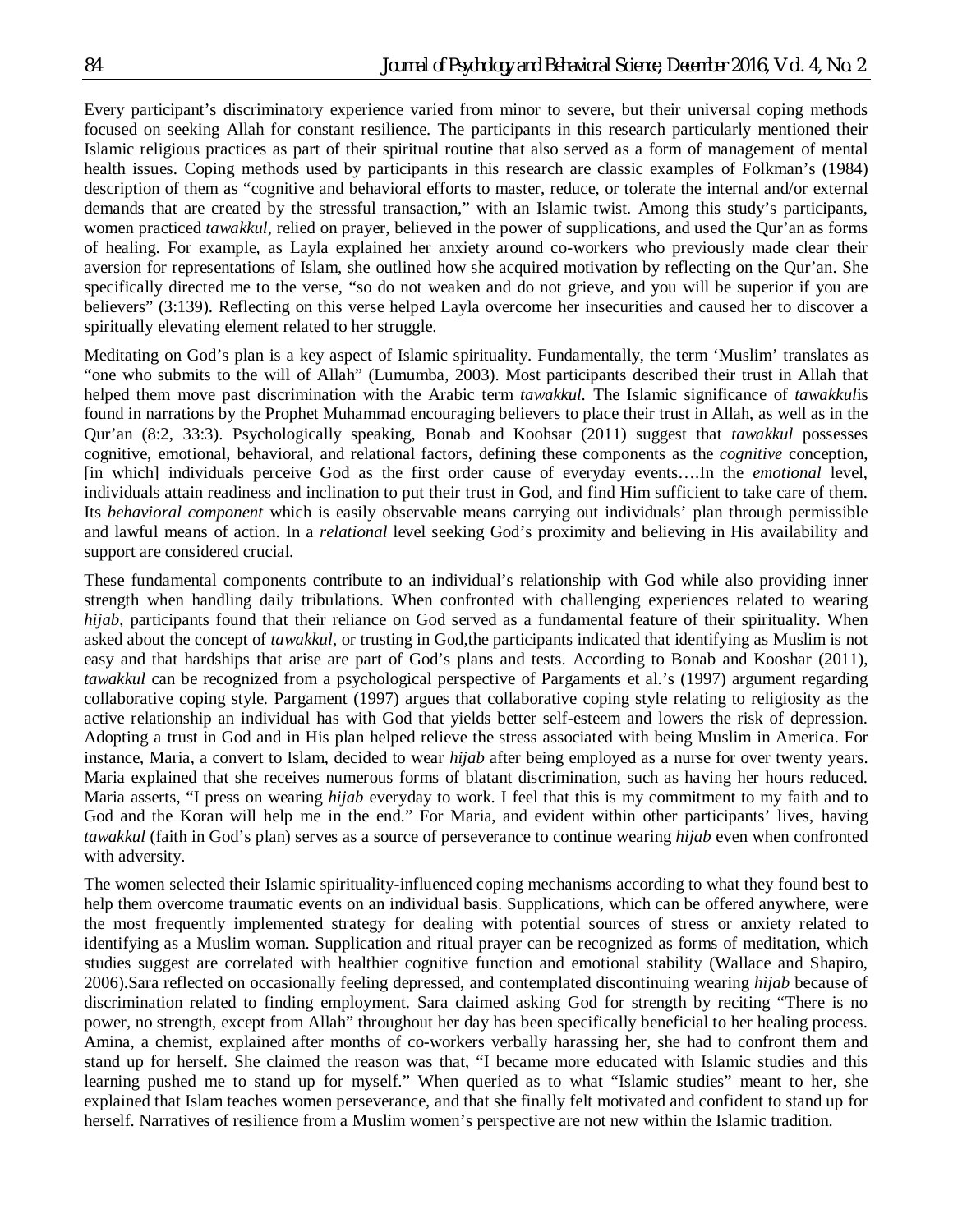The Qur'an itself highlights narratives of women's pivotal roles in overcoming struggles and placing their trust in Allah. In my research, the participants referenced Mariam, the mother of Jesus, as having an impact on their lives as Muslim women. The participants related to Mariam's experiences for being publicly ostracized in regards to the virgin birth and overcoming this challenge by placing her trust in God (Ilmfeed.com).The Qur'an and Hadith confirms four women as the highest of moral examples in regard to persevering for the sake of God (Ilmfeed.com).In the hadith the Prophet Muhammad states:

From among the women of the world who have reached perfection and who are worthy of following are (the following four): Mariam the daughter of Imrân; Khadija daughter of Khuwailid; Fatima daughter of Muhammad and Asiyah wife of Fir'aun. (Tirmidhi, cited in Ilmfeed.com) Reflecting on Qur'anic verses concerning stories of women's perseverance such as these helped this study's participants realize they are not alone in their suffering, and find strength to carry on.For instance, Layla, an English professor, mentioned that it is specifically important to see oneself emulating spiritual figures in Islam, asserting "they struggled as we struggle, in the end we meet Allah." Relating to stories of resilience and Allah's promise to protect women who firmly believe in and strive for Him provided participants in this study with resources for furthering their commitment to their faith.

| Methods of Healing                | N(%     |
|-----------------------------------|---------|
| Tawakkul (Trust in Allah)         | 36(72)  |
| Supplications                     | 41 (82) |
| Performing prayer                 | 21(42)  |
| Qur'anic narratives of resilience | 37 (74) |

**Table 4**

### *Reimagining Spirituality as a Form of Empowerment*

Studies conclude that positive self-perception is evident in women who blame the discrimination act rather than themselves (Quinton and Schmader, 2003). Hodge et al. (2015) asserts that this coping mechanism helps "individuals manage the meaning attributed to the problem, or manage the stress symptoms that result from the experience." According to the Muslim American women interviewed, disassociating themselves or their faith from a discriminatory event helped them heal faster. The participants in this research agreed that Islamic psychotherapy is not only communicated through religious rituals, but reflected with how they interpret discrimination. Explaining how she deals with prejudiced treatment, Mona insisted that "Islam is not responsible, but others' ignorance of Islam." In other words, by dissociating themselves, Muslim women control how they perceive themselves. Hodge et al. (2015) argues that "altering perceptions about the nature of the threat, or the associated stress lessens the drain on individual's stores of psychological capital, resulting in salutary outcomes." Therefore, being able to modify discriminatory experiences to contribute to a positive self-perception and identity is important for the participants.

Utilizing Islamic practices and beliefs as a form of treatment is consistent with other studies that support incorporating religion to have positive effects on individuals (Abu-Raiya, Pargament, & Mahoney, 2010). My study's participants also made claims about the importance of manifesting an identity that represents a confident and empowered woman. Verses relating God promising relief were specifically indicating such as "O you who have believed, persevere and endure and remain stationed and fear Allah that you may be successful"(3:200).

When these Muslim women learned how to cope, they also expressed that they felt confident. Interestingly, many women concluded our interviews indicating feeling more secure in their identity as Muslim American after they had confronted discrimination against themselves. Rania recalls feeling "violated and disrespected, not only as a Muslim woman but as a human being" when she dealt with her episode of discrimination, especially since that time in her life was particularly stressful; while pursuing legal representation regarding discrimination at her place of employment, she was also in the process of transferring to a university and moving out of her parent's home. Rania's case of discrimination was also uniquely burdensome in that it received media attention. Rania asserted, however, "Through my experience I learned what Islam means to me. My faith gave me the support during a difficult time. I am stronger Muslim woman because of my experience. It solidified who I am as a person today." For Rania, faith served as a transformative tool to overcome hardship while also being a motivating factor to cultivate a stronger sense of self.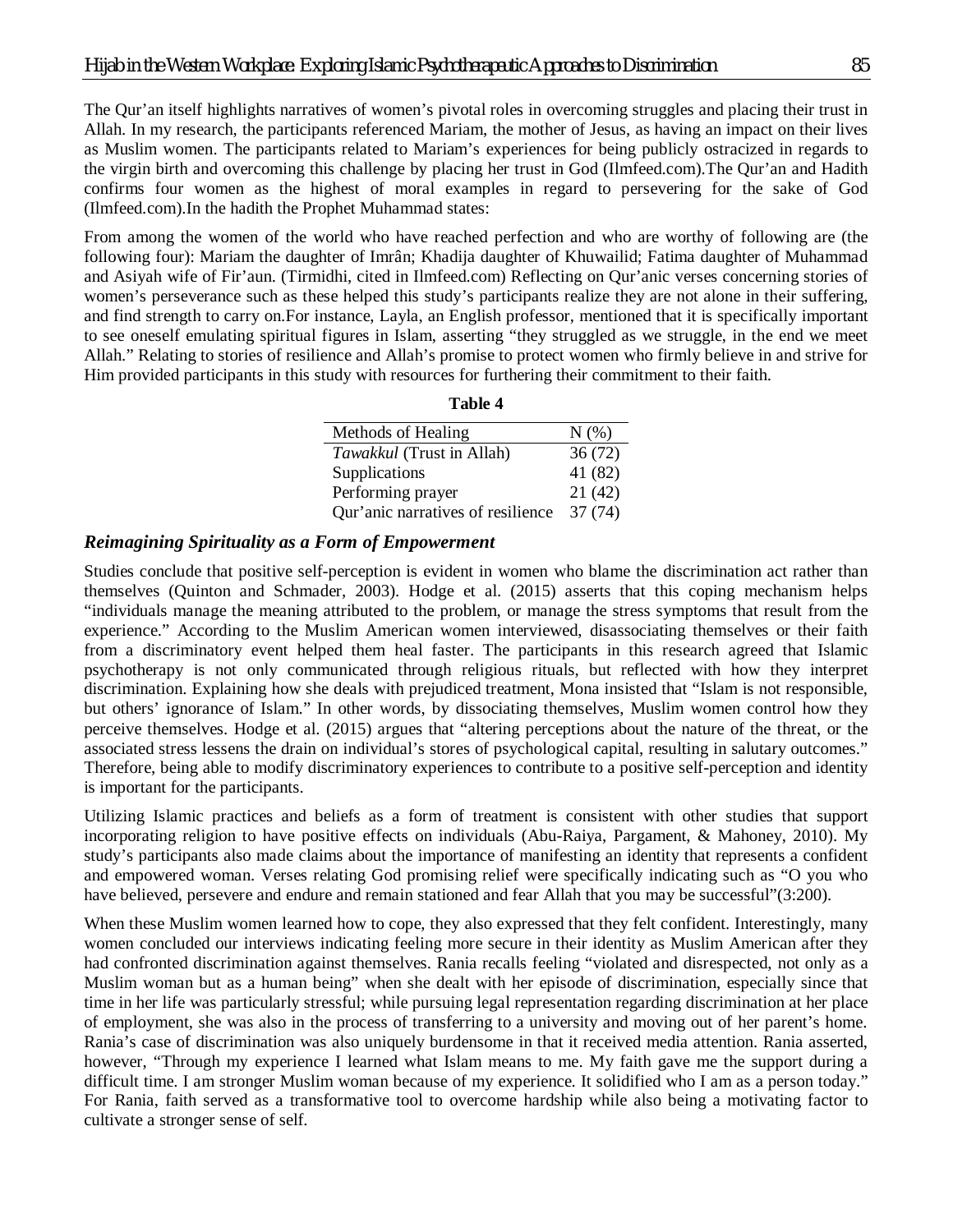Similarly, Heba, another teacher who dealt with direct discrimination relating to parents' treatment of her, and who struggled to continue wearing *hijab*, said, "I feel stronger and more empowered after going through everything with [wearing] *hijab*." Learning to cope with discrimination helped Heba strengthen her Muslim identity. For Heba and other participants' Islamic psychotherapy functioned to elevate the women's self-esteem and allow them to assertively confront biased encounters. Consequently, the participants' confidence demonstrates their agency and reflects that their spirituality is essential to their self-perceptions.

### *Discussion*

This research highlights the intersecting dynamics of *hijab*, Muslim identity, discrimination, mental health, and spirituality. The effects of discrimination on Muslim women are understudied, so this research adds significantly to previous research on spirituality's influence in effectively managing psychological conditions. The interviews provide insight about personal experiences while also exploring coping methods guided by Islamic psychology.

Evaluating workplace interactions contributes to understanding how Muslim women negotiate their religious identities within a social setting, an especially salient endeavor as Muslim women gain increasing visibility in the workplace. Noteworthy in this research is the important role of religion for the participants as they establish themselves professional and negotiate relationships with colleagues. Suffering from discrimination when practicing their faith in public both tested the spirituality of these women and allowed them to discover their ability to use Islam as a coping tool. There is no denying that there is hardship in wearing *hijab*, as the participants explained repeatedly. Nevertheless, my research indicates that maintaining a healthy mental statevia religiously grounded determination helped relieve this stress and allowed participants to find healing through faith practices.

Even though wearing the *hijab* may have provoked discriminatory experiences, choosing to continue wearing *hijab* while remaining at times Islam phobic social environments actually increased some women's spiritual connections. When confronted with discrimination, they learned how to deal with hardship by maintaining a positive perception of themselves by engaging Islamic spiritual practices and trusting in Allah's plan. Utilizing Islamic references from the Qur'an or hadith enabled *hijab*-wearing women to psychologically overcome the discrimination or other unpleasant experiences. My argument here is not to claim that spirituality is the single best coping method for dealing with discrimination, but my aim in this chapter is to highlight methods used by many Muslim women. Their narratives allow us to understand different perspectives in religious observance and coping methods. Cultivating spiritual connection functions as an adaptable tool in providing Muslim women with relief when confronting discrimination. Within Islam, the individualized relationship a person has with God is unique, and so in a sense, every woman found different coping methods, rendering the broader category of faithbased coping practices both infinitely expansive and incredibly precise.

Muslim, *hijab*-wearing women's identities have particularly made it difficult for them to easily assimilate into the workplace. Various stressors such as fear of being rejected or harassed on the job were common reflections made by the participants, and these anxieties increased for those women suffering from PTSD. For the Muslim women in this research, though, religion also manifests as a form of healing and self-help. Even though Muslim American women find it challenging to wear *hijab*, many exhibit positive psychological outcomes due to utilizing Islamic faith-based coping strategies to combat their various stressors. Although this research gains a deeper understanding of the impact of discrimination on Muslim women's identity and their relationships with the divine, the data is limited to a specific group of Muslim women. I suggest a more comprehensive research on Islamic psychotherapy to consider other populations of Muslim American women. In addition, assessing the interrelations between Islamic practices and healing outcomes will be fundamental to research regarding on Islamic psychotherapy

### *References*

- Abu-Raiya, H, Pargament, K. I., & Mahoney, A. (2011). Examining coping methods with stressful interpersonal events experienced by Muslims living in the United States following the 9/11 attacks. *Psychology of Religion and Spirituality,* 3(1), 1-14.
- Abu-Ras,W. M., & Suarez, Z. E. (2009). Muslim men and women's perception of discrimination, hate crimes, and PTSD symptoms post 9/11. *Traumatology, 15*(3), 48-63.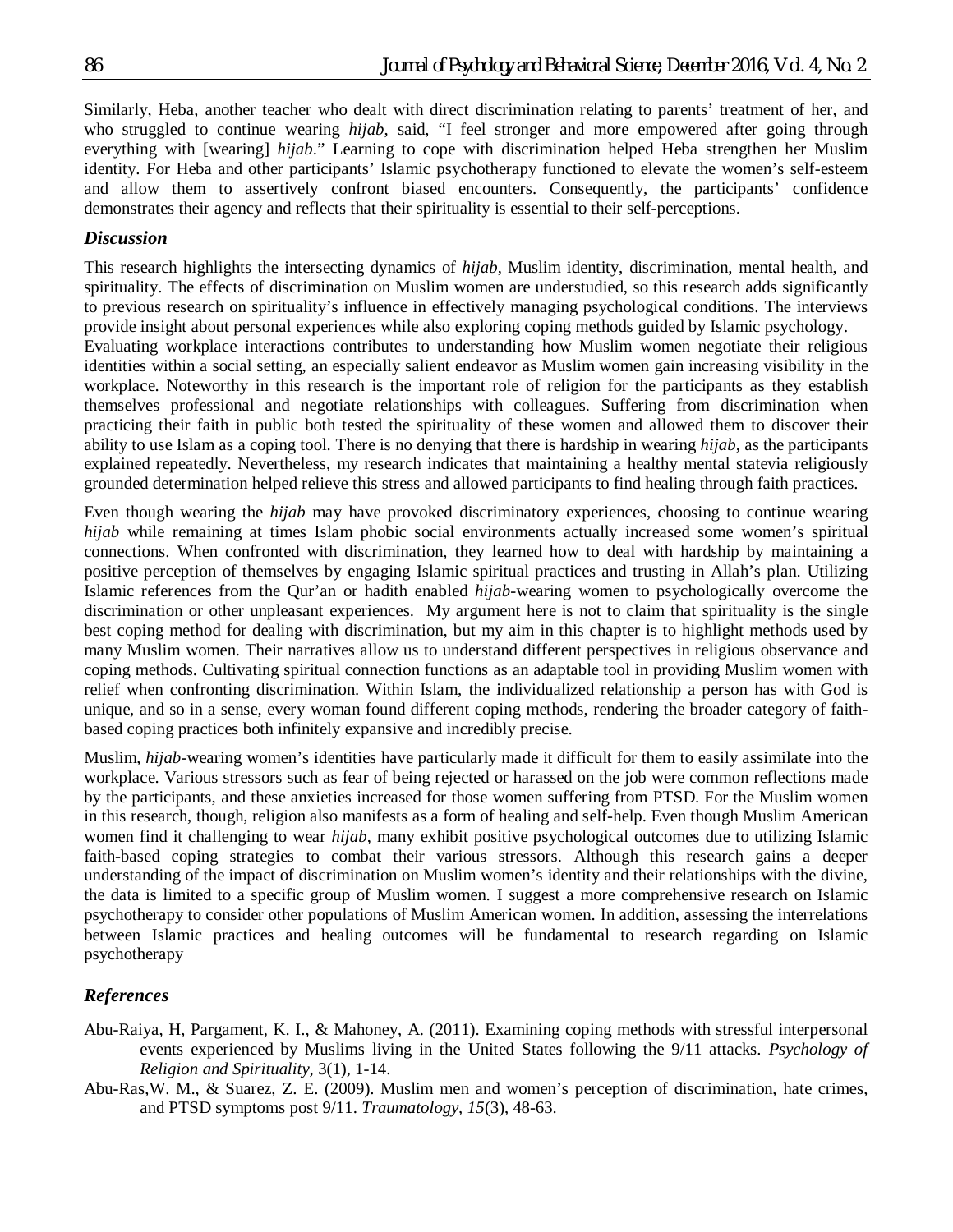- American Civil Rights Union(ACLU). (2008). *Discrimination against Muslim women - Fact sheet*. New York, New York. Retrieved from https://www.aclu.org/discrimination-against-Muslim-women-fact-sheet.
- Barkdull C., Khaja, K., Queiro-Tajalli, I., Swart, A., Cunningham, D., & Dennis, S. (2011). Experiences of four Muslim countries post 9/11. *Journal of Women and Social Work, 26*(2), 139-153.
- Bonab, B. G., Miner, M., & Proctor, M. T. (2013). Attachment to God in Islamic spirituality. *Journal of Muslim Mental Health, 7*(2), 77-104.
- Bonab. B. G., & Koohsar, A. A. H. (2011). Reliance on God as a core construct of Islamic Psychology. *Social and Behavioral Sciences, 30*, 216-220.
- Brown- Iannuzzi, J. L., Adair, K. C., Payne, B. K., Richman, L. S., & Fredrickson, B. L. (2014). Discrimination hurts, but mindfulness may help: Trait mindfulness moderates the relationship between perceived discrimination and depressive symptoms. *Personality and Individual Differences, 56*, 201-205.
- Collins, P. H. (1990) *Black feminist thought: Knowledge, consciousness, and the politics of empowerment*. New York: Routledge.
- Folkman, S., & Lazarus, R. S. (1984). *Stress, appraisal, and coping*. New York: Springer Publishing Company.
- Ghumman, S., & Jackson, L. (2010). The downside of religious attire: The Muslim headscarf and expectations for obtaining employment. *Journal of Organizational Behavior,* 31(1), 4-23.
- Gross, M. M., & Graham-Bermann, S. A. (2006). Gender, categories, and science-as-usual: A critical reading of gender and PTSD. *Violence Against Women, 12*(4), 393-406.
- Haque, Amber. (2004). Religion and mental health: The case of American Muslims. *Journal of Religion and Health, 43*(1), 45-58.
- Hodge, D. R., Zidan, T., & Husain, A. (2015). Modeling the relationships between discrimination, depression, substance use, and spirituality with Muslims in the United States. *Social Work Research, 39*(4), 223-233.
- Ilmfeed. (2014). *The 4 greatest women in history*. Retrieved from http://ilmfeed.com/the-4-greatest-women-inhistory/.
- Jasperse, M., Ward C., & Jose, P. E. (2012). Identity, perceived religious discrimination, and psychological wellbeing in Muslim immigrant women. *Applied psychology: An International Review, 61*(2), 250–271.
- Kunst, J. R., Lackland, D. S., Ulleberg, P. (2013). Perceived Islamophobia: Scale development and validation. *International Journal of Intercultural Relations, 37*(2), 225-237.
- Laird, L. D., Amer, M. M., Barnett, E. D., & Barnes, L. L. (2007). Muslim patients and health disparities in the UK and the US. *Arch Dis Child, 92*(10), 922-926.
- Lazarus R. S., Folkman S. (1984). *Stress, appraisal and coping*. New York: Springer.
- Lowenthal, K.M, Marco, G. E., & Paula M. (2001). Faith conquers all? Beliefs about the role of religious factors in coping with depression among different cultural-religious groups in the UK. *British Journal of Medical Psychology, 74*(3), 293-303.
- Lumumba, Hakeem. (2003). The impact of Al-Islam on the African American population. *Counseling and Values, 47*(3), 210-219.
- Major, B., Quinton, W.J., & Schmader, T. (2003). Attributions to discrimination and self-esteem: Impact of group identification and situational ambiguity. *Journal of Experimental Social Psychology, 39*(3), 220-231*.*
- Nasr, S. H. (1997). *Islamic spirituality: Foundations*. New York: Crossroad Publishing Company.
- Olff, M., Langeland, W., Draijer, N., &Gersons, B. P. R. (2007). Gender differences in posttraumatic stress disorder. *Psychological Bulletin, 133*(2), 183-204.
- Pargament, K. I. (1997). *The psychology of religion and coping: Theory, research, practice.* New York: Guildford Press.
- Pascoe, E. & Smart Richman, L. (2009). Perceived discrimination and health: A meta-analytic review. *Psychological Bulletin, 135*(4), 531-554.
- Pew Research Center. (2014). *How Americans feel about religious Groups: Jews, Catholics & Evangelicals rated warmly, atheists and Muslims more coldly.* Retrieved from http://www.pewforum.org/2014/07/16/howamericans-feel-about-religious-groups/.
- Ribby, A. E., & Newman, E. (2006). Perceived religious discrimination and its relationship to anxiety and paranoia among Muslim Americans. *Journal of Muslim Mental Health, 1*(1), 5-20.
- Sabry W.M., & Vohra, A. (2013). Role of Islam in the management of psychiatric disorders. *Indian Journal of Psychiatry, 55*(2), 205-214.
- Salvatore, J., & Shelton, J. N. (2007). Cognitive costs to exposure of racial prejudice. *Psychological Science, 18*, 810-815.
- The Pluralism Project. (2014). *Religious diversity and the workplace*. Retrieved from http://pluralism.org/reports/view/147.